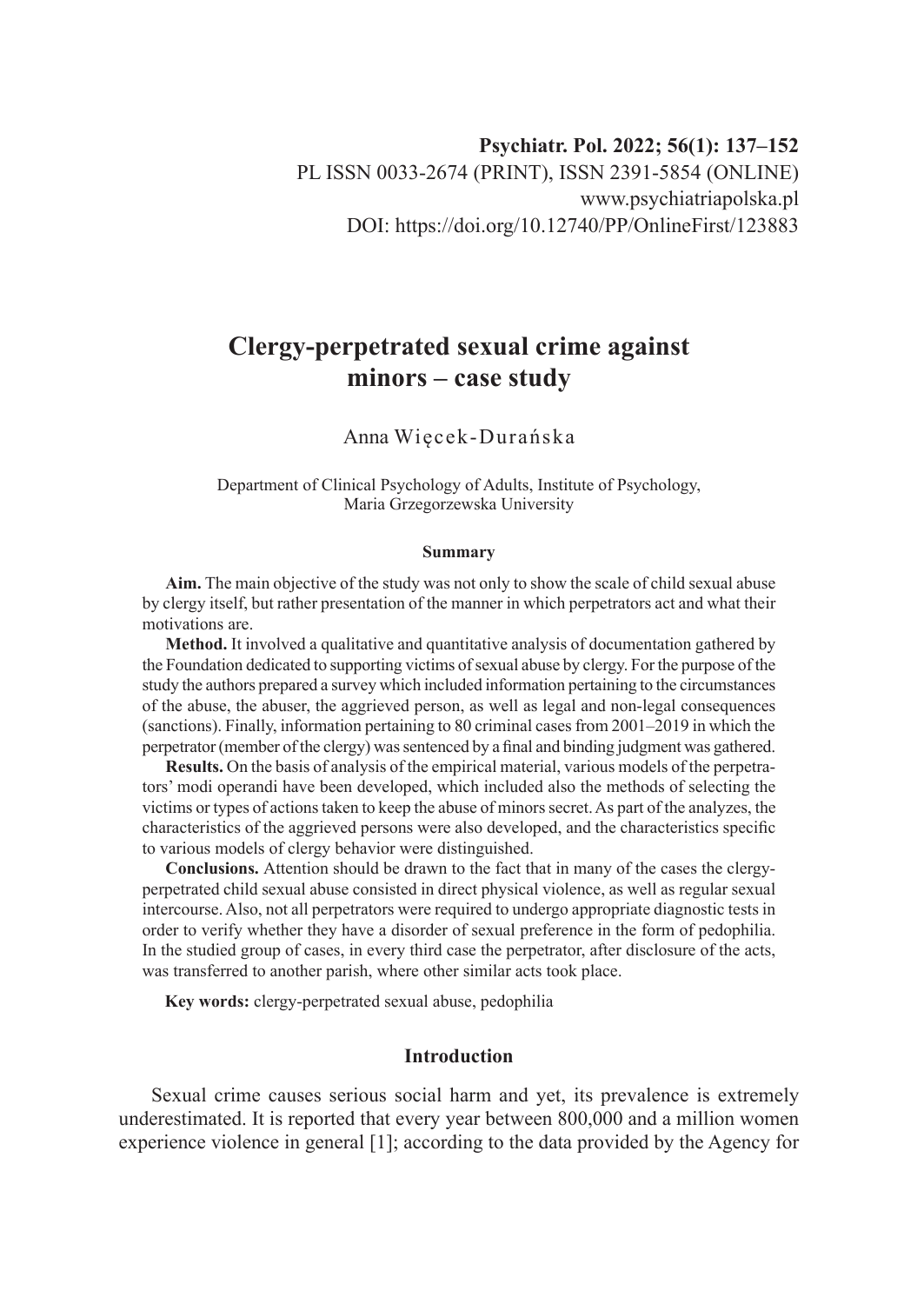Fundamental Rights, one in three women after the age of 15 have suffered physical or sexual violence [2], and 12 percent experienced sexual violence during childhood. The official figures reflect only a fraction of the total cases [3]. The issue of accountability of sex offenders has been recently on the rise not only in the media but in the academic community as well. Any new amendment to the criminal law brings more and more severe penalties consisting in isolating the offenders from society. Clergyperpetrated sexual abuse seems to be a particularly difficult topic. At the same time, it should be stressed that it is generally believed in the society that members of the clergy bear no legal liability for sexual offences.

The first part of the article presents the principles governing legal liability of clergy (under criminal and canon law). The second part refers to the results of studies concerning criminal cases in which sex offenders (who were clerics) were sentenced by a final and binding judgment.

#### **Criminal liability for clergy-perpetrated sexual offences**

As mentioned above, there is a social presumption that members of the clergy do not bear criminal liability for committed offences. However, this view is not reflected in the applicable provisions of law. The list of sexual offences is contained in Articles 197–204 of the Polish Criminal Code (hereinafter: CC) [4]. Both laypersons and clerics are subject to the same criminal liability in accordance with the sanctions specified in particular provisions of the Criminal Code. According to the Supreme Court, the perpetrator's service to the Church should not be a mitigating factor, nor should it have any impact on the reduction of his or her penalty [5]. Criminal acts inflicted upon minors seem to be the most controversial offences. The regulation concerning sexual intercourse with a minor creates a separate category of offences. In this context, a minor refers to a person under the age of 15. This provision can be colloquially referred to as pedophilia, and any activities of this kind – as pedophile activities. It should be stressed, however, that there are significant differences between pedophilia in the psychological and legal sense. Pedophilia in the legal meaning is regulated in Art. 200 of the Criminal Code: "Whoever has sexual intercourse or engages in other sexual activities with a minor under 15 years of age or makes him or her submit to or perform another sexual activity shall be subject to a penalty of deprivation of liberty for a period between two and twelve years". On the clinical level, diagnosing a disorder of sexual preference in the form of pedophilia requires that certain general diagnostic criteria concerning disorders of sexual preference be met [6]. The individual must experience intense sexual urges and sexual fantasies that involve unusual objects or features. Experiencing thoughts or feelings in relation to an object or person causes discomfort or even mental suffering, but it does not stop that individual from engaging in that activity again in the future. The symptoms must be present for at least six months. Furthermore, beyond the basic criteria, another two detailed criteria relating directly to pedophilia must be met: the tendency to engage in sexual activities involving a prepubescent child or children must be a fixed tendency or inclination; the person diagnosed with pedophilia must be at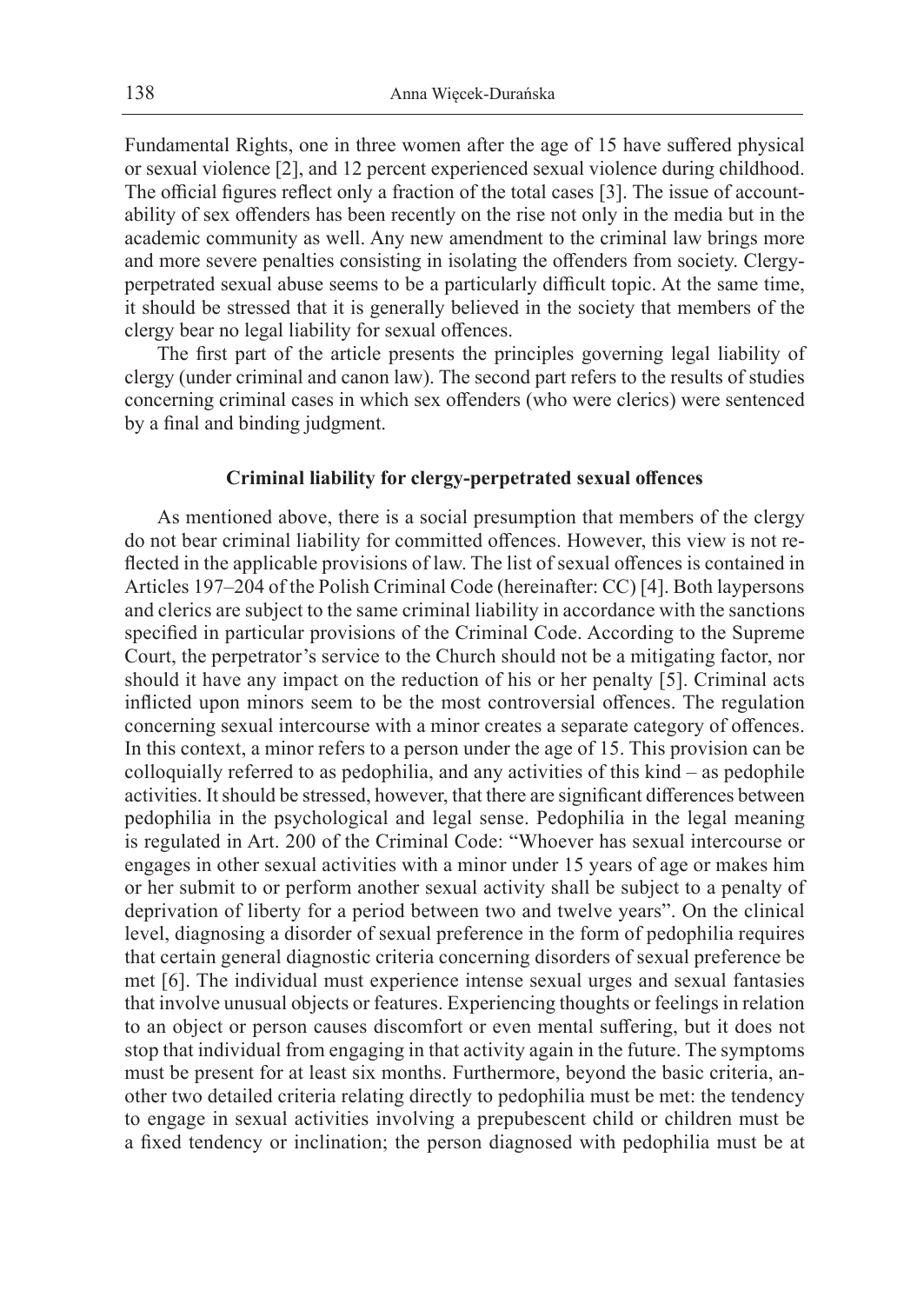least 16 years old and must be at least five years older than the child (at the moment of committing the act) [7].

Pedophilia belongs to the most frequently diagnosed disorders of sexual preference among sex offenders [8]. It should be stressed, however, that not every person who has had intercourse or engaged in other sexual activities with a minor under 15 years of age will be showing a disorder of sexual preference in the form of pedophilia [9]. According to the study carried out by Heitzman et al. [10], only a third of perpetrators of sexual offences against minors were diagnosed with a disorder of sexual preference in the form of pedophilia. It is estimated that this problem concerns around five percent of men and one percent of women [11].

#### **Clergy liability for sexual offences under Canon Law**

A penalty imposed on clerics in one legal system does not release them from a penalty imposed in the other system, nor does it replace it [12, 13]. The Guidelines of the Polish Bishops' Conference (Konferencja Episkopatu Polski) provide that in accordance with the legal order of the Church, the handling of cases involving child sexual abuse by clergy is reserved for the domain of the Congregation for the Doctrine of the Faith [14]. The Church considers the following to be the most serious crimes: crime against the Sixth Commandment of the Decalogue committed with a minor under 18 years of age and purchasing or storing of pornographic images involving a minor under 14 years of age or dissemination of such images for the purpose of achieving sexual satisfaction by a cleric [14]. It should be stressed that the penalties provided for by the Canon Law Code differ from those imposed by the state authorities. These penalties are sanctions corresponding to the specific nature of the Church and they usually consist in deprivation of certain spiritual, legal or tangible goods, but such goods must be in the possession of the Church [15]. The penalty is to serve the interest of the individual and community to whom the harm was inflicted, and the purpose of the penalty is to "repair the wrongdoing" and make the wrongdoer do better [15–17].

The amendment of the Criminal Code introduced an obligation to immediately report any cases of sexual abuse of children to the law enforcement authorities. The Criminal Code amended on 23 March 2017, in Art. 240 provides for criminal liability (deprivation of liberty for up to three years) for a failure to give notice to the law enforcement authorities about the crimes such as these referred to in CC Art. 197 § 3 and 4, Art. 198, Art. 200. The provisions apply to anyone who has knowledge about such situations, therefore, the Church authorities as well [13].

#### **Aim of the study**

The main objective of the study was not only to show the scale of child sexual abuse by clergy itself, but rather presentation of the manner in which perpetrators act and what their motivations are. In addition, another purpose of the study was to present the background of situations in which the offences occur, the reactions of the aggrieved persons and the environment in which the crimes are committed.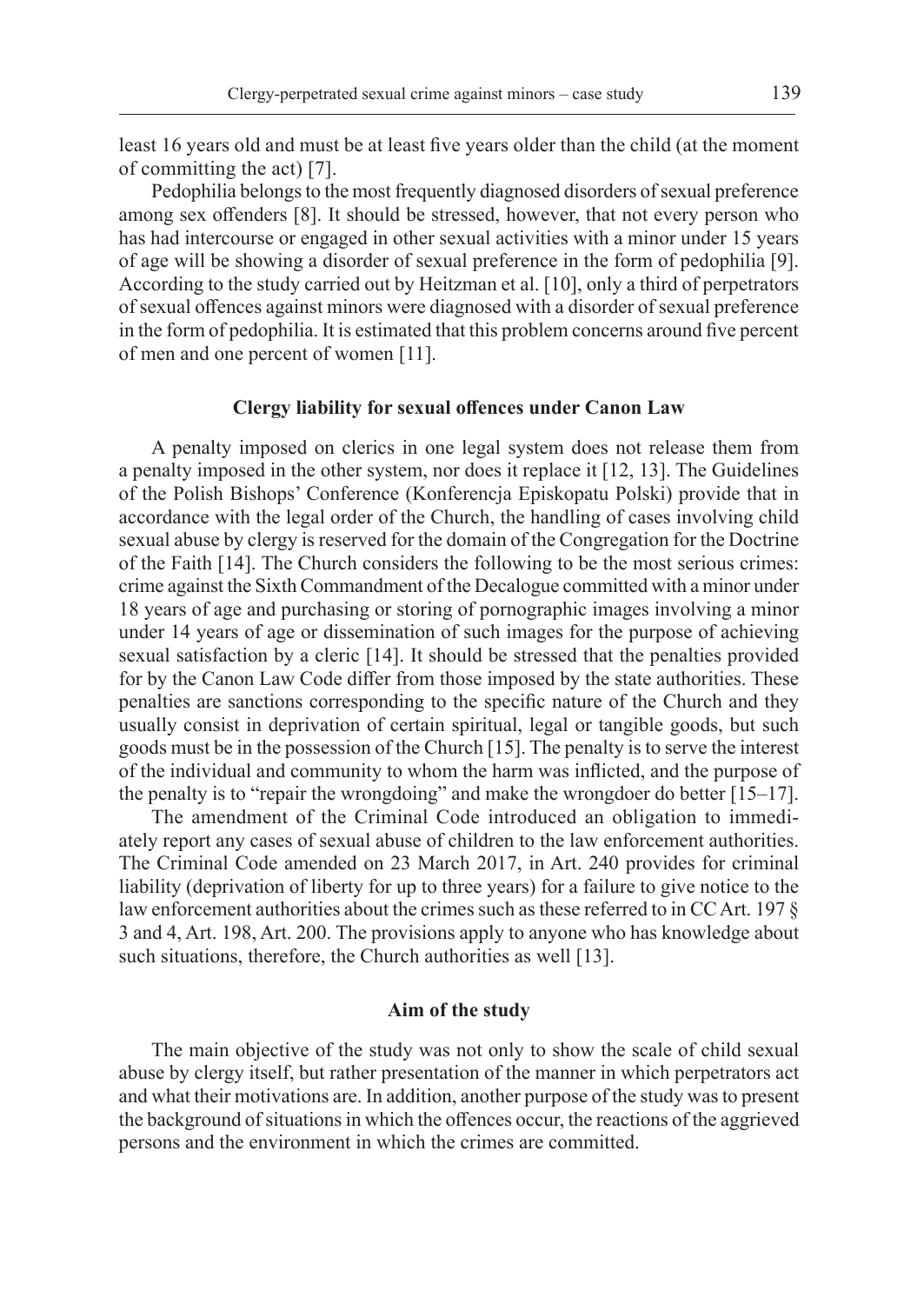#### **Method**

The empirical study was conducted in 2019. It involved a qualitative and quantitative analysis of documentation gathered by the foundation dedicated to supporting victims of sexual abuse by clergy<sup>1</sup>. For the purpose of the study, a survey was prepared, which included information pertaining to the circumstances of the abuse, the abuser, the aggrieved person, as well as legal and non-legal consequences (sanctions). The scope of the analyzed material covered: information from the media, contents of the aggrieved persons' testimonies – where possible, information from the court judgments and decisions. The selection of the above sources was driven by the fact that the proceedings in all criminal cases where the perpetrators were clerics were conducted in camera. Finally, information pertaining to 80 criminal cases from 2001–2019 in which the perpetrator (member of the clergy) was sentenced by a final and binding judgment was gathered. Proceedings which did not lead to a conviction or which were dismissed for whatever reason were disregarded for the purpose of this study.

#### **Results**

Sexual abuse is a difficult experience, which oftentimes leads to a lifetime of trauma. Therefore, attention should be paid to the circumstances in which such abuse occurs, the manner in which the perpetrators operate, as well as the conduct of the aggrieved persons. From this perspective, it is extremely important to take a look at the circumstances of disclosing the abuse, the reaction of the family and close environment, as well as the fact of receiving professional psychological and therapeutic help (or lack thereof).

#### *Clerics as perpetrators of sexual offences*

All perpetrators of the analyzed offences were members of the clergy at the moment of the offence; after disclosure of the misconduct, the Church initiated the process of dismissal from the clerical state with regard to six percent of cases (five cases). What is relevant is that the perpetrators were working with children and youth due to the functions they were performing. The typical modus operandi of the abusers was taking advantage of their position to build a relationship with minors, gain their trust and create a state of dependency and submission. Around 42 percent of the clerics who committed sexual offences against minors were working in educational establishments as religion teachers, teaching also the aggrieved persons. Forty-one percent were clerics in the position of a parish priest or vicar and were responsible for taking care of altar servers. Eleven percent were friars and missionaries, whereas six percent were chaplains employed in hospitals with pediatric units. The age span was between 28 and 66 years of age.

<sup>&</sup>quot;Nie Lękajcie Się" ("Do Not Be Afraid") Foundation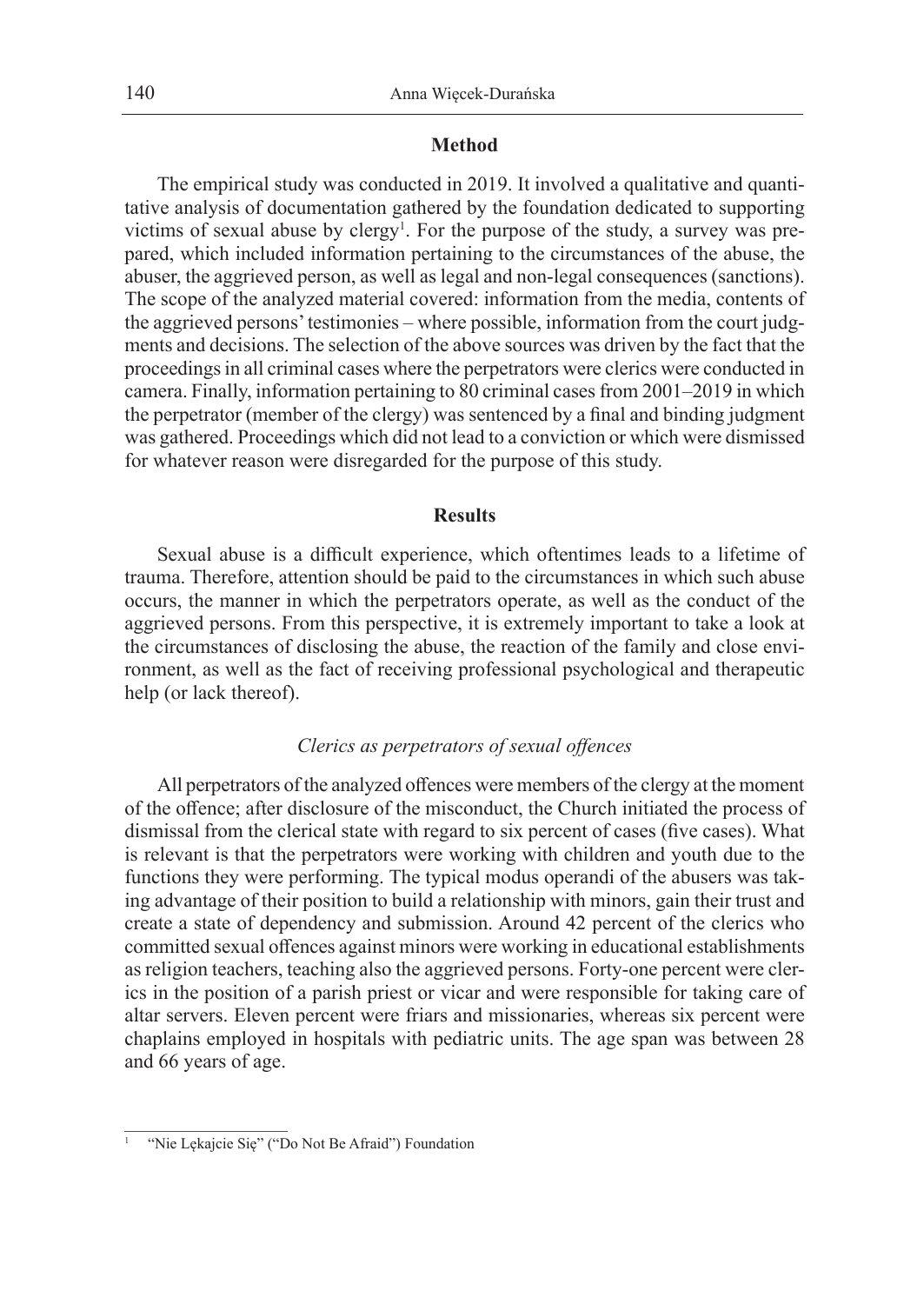#### *Modus operandi of perpetrators*

As mentioned above, modus operandi of the clerics was based on the general trust to the Church and priests that not only the aggrieved persons had, but also their guardians. In all cases the clerics' position was taken advantage of in order to build a relationship with a minor (e.g., in religion classes, church retreats, prayer group meetings, trips, etc.). The abusers used the information about the minors' difficult life situation (parents going through a divorce, a child feeling lost or misunderstood) and difficult place (e.g., staying in a hospital or orphanage). In the vast majority of cases (90 percent), the sexual activities were targeting only one of the sexes. The aggrieved minors were more frequently boys (48 percent), whereas girls constituted 42 percent. One out of ten perpetrators abused sexually both boys and girls.

The analysis of the gathered documentation indicates that around 13 percent of the clerics were charged with one act against a minor. The other perpetrators were charged with a range of various acts. In around 78 percent of cases there were so many instances of abuse that it was impossible to determine the precise number of acts, and sometimes even the precise number of the aggrieved persons (see Figure 1).



Figure 1. **Number of disclosed acts of abuse**

In the majority of cases (53 percent), the abuse concerned the same aggrieved persons, meaning that once a cleric established a sexual relationship with one or more minors, it was then pursued for as long as a few years. There were situations where the abuse went on until the aggrieved person turned 18 years old. In around 47 percent of cases, the perpetrators abused minors who were 'temporarily' in their reach (such as children preparing for the First Holy Communion, altar boys, children in religion class, etc.). In the first case, there were less victims per one cleric, but the duration of abuse was longer. In the second case, there were more children who were sexually abused by clergy, but the duration was shorter. The detailed analysis of data pertaining to the duration of the misconduct being the sexual abuse of minors by clergy indicates that the abuse was a long-term issue (see Figure 2). More than half of the cases lasted over a year, and in only one in five cases the duration was up to a month. Some of the abusive activities were interrupted due to the disclosure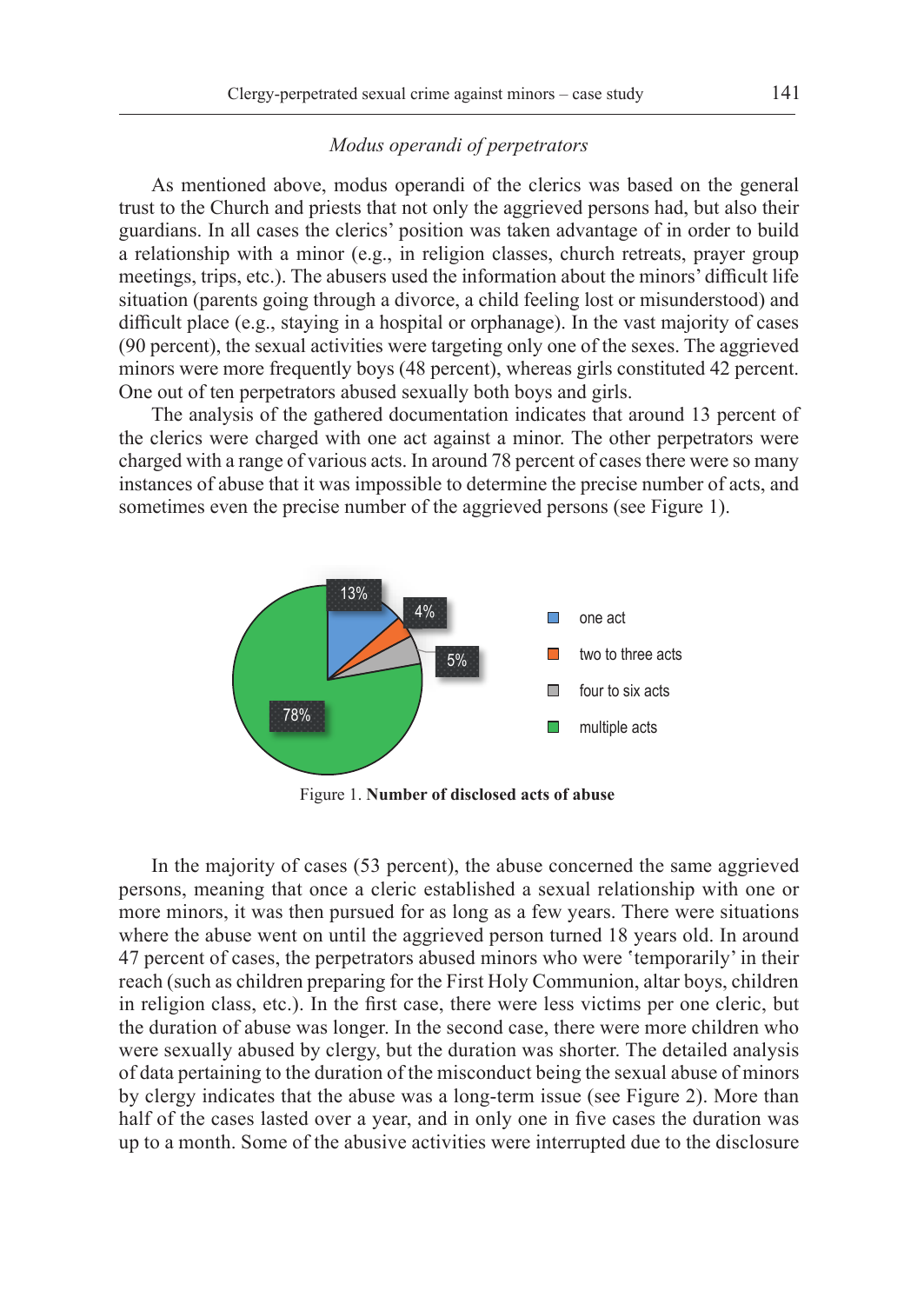

Figure 2. **Duration of sexual abuse**

of the misconduct, and the priest engaged in those activities was dismissed from working with youth.

The average duration of child sexual abuse by clergy was two years, but there were also those perpetrators who had been active for up to 20 years.

Looking at the cases of sexual misconduct against minors it should be noted that a large portion thereof could constitute substitute sexual behaviors aimed at releasing sexual tension, where the child was an easy, accessible target. According to the study, only one in three perpetrators of offences against minors have been diagnosed with a disorder of sexual preference in the form of pedophilia [11].

Attention should be paid to the manner in which the clerics engaged in sexual abuse of minors. As mentioned above, all of them were actively working with children and youth. This is reflected in the manner of reaching potential victims. In almost half of the disclosed cases of child sexual abuse by clergy, the perpetrators took advantage of the children's dependent, subordinate status. "in the religion class, the priest made girls sit on his lap, he touched their breasts and crotch", "the parish priest would pat the altar boys on the bottom, kiss them, hold them, put his hand in their underwear and touch their genitals", "the priest would lock himself in the parish house with two girls, undress them completely, touch their crotch, take pictures". The perpetrators either made the aggrieved persons feel subordinate or they took advantage of the fact that the victims already felt that they were subordinate to them. The feelings of the victim's dependence were accompanied by the fact that the priest was in charge of certain decisions, such as whether the child would be admitted to the First Holy Communion, selected to be an altar boy, receive absolution, etc.

The second most frequent modus operandi was seducing or making the minors dependent on the perpetrator. In order to win the minors' trust, the perpetrators offered them various goods, such as candy, clothes, alcohol, mobile top-ups. The small gifts of the initial stage were later turning into bigger things, such as purchase of computer equipment, mobile phone, expensive clothes, trips (for both of them), lending money. These gifts were made with the intention of gaining the potential victim's trust and making him or her feel dependent on the perpetrator. "The priest had the children from the orphanage spend their winter break in the parish house, where he would undress and touch them", "a minor met a priest in the religion class (…). They talked a lot,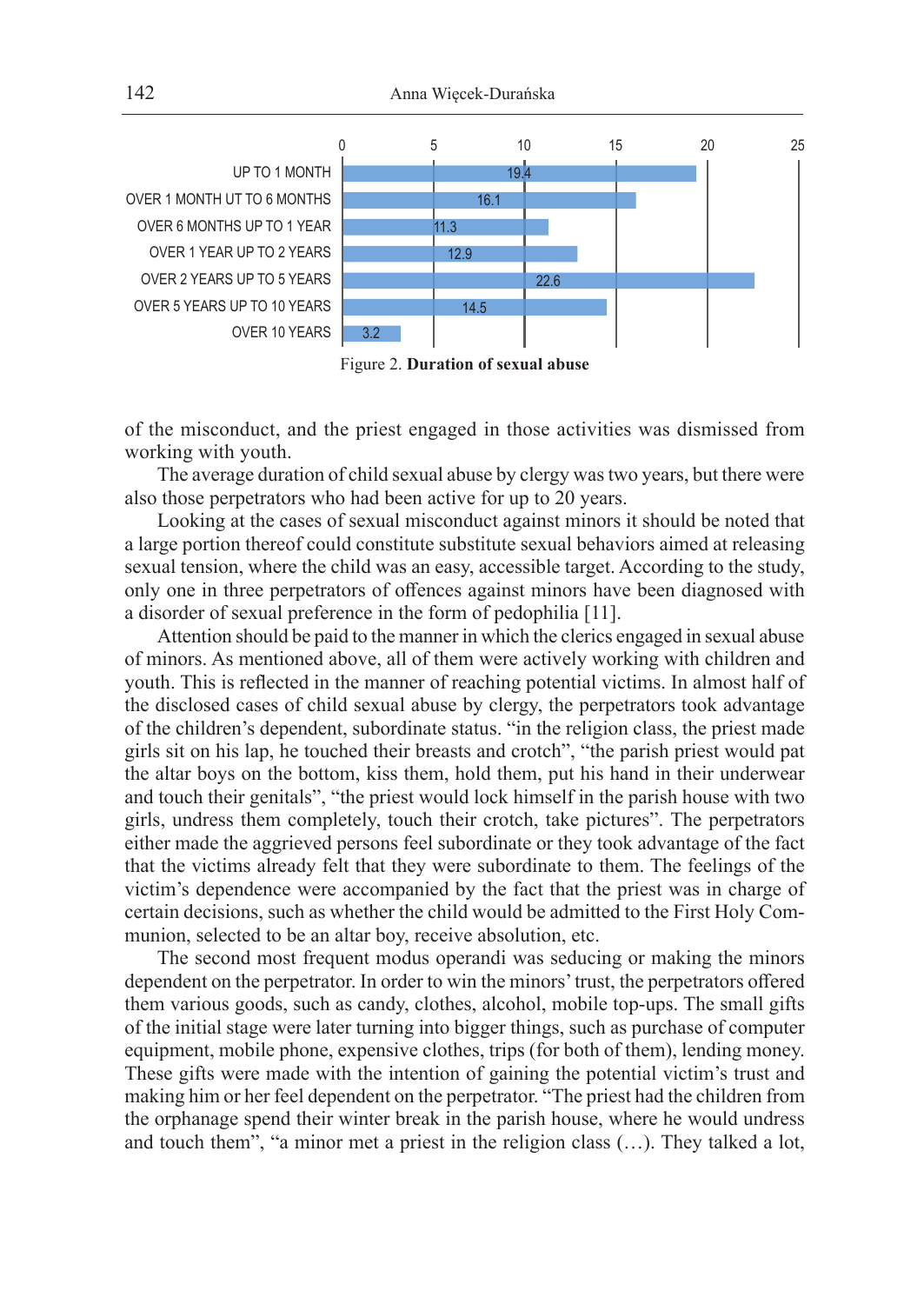she told him all her secrets, they talked about her struggles (…). He kissed her for the first time at a bonfire; he told her that he had feelings for her".

In the literature on the subject one can find an opinion that most of the cases of abuse and sexual acts against minors do not involve the use of excessive physical force. That is to prevent leaving any signs behind which could lead to the disclosure of the act. Another thing to notice is that behavior such as crying by the child or suffering related to the physical pain does not trigger the perpetrator. If the abuser is unable to make the victim 'enjoy' the sexual activities, he or she can be also satisfied with a passive response.

The analysis of the cases in which the sex offenders were clerics indicates that around 15 percent of perpetrators used physical force. It was mainly holding the minors by their hands or arms in order to make them engage in other sexual activities (touching, kissing, rubbing, etc.). There were situations where the abusive activities involved a direct attack aimed at causing physical harm and pain. Aggression occurred mostly either when a minor refused to subordinate to the perpetrator's will or strongly refused to engage in sexual activities.

The literature on the subject indicates that direct vaginal or anal intercourse between an adult and a child occurs rarely due to the fact, among other things, that this type of activity can leave marks on the child's body. However, according to the conducted study, it is not entirely the case, as in the examined instances of abuse one in four cases involved vaginal or anal penetration. In these cases the abuse took the form of regular intercourse.

Frequently, (14 percent of the cases) the modus operandi of perpetrators was deceit. In particular, it was usually luring the victim into a place where the sexual activities could occur without any witnesses: "after the Mass the priest would invite the altar boys to his place in the parish house, he would buy them alcohol, show pornographic movies during those meetings, get naked, show his penis to the boys, touch their genitals", "the priest, under the pretext of making sure that the altar boys were not homosexual, would show them pornographic movies, tell them to masturbate in his presence and collect their sperm under the pretext of sending it to the lab for specialized tests", "during confession, the priest told a minor to come to his place in the parish house, so that they could talk about her absolution, and when she went there, he told her to take all her clothes off (…) after the incident, he explained that it was an act of penance and he gave her absolution".

In one in five cases the perpetrator, either for the purpose of subjecting a person to sexual activity or keeping such activity secret, used threats and blackmail, e.g., threats of: disclosing the information to the child's family or peers; presenting the aggrieved person in negative light, alleging that the victim provoked the abuse while presenting themselves as the victim (someone who was seduced or 'tempted'); dissemination of compromising photographs, etc. However, the most frequent case of using threats was after the aggrieved person tried to break it off and refuse to engage in the sexual activities.

Another, slightly different modus operandi was taking advantage of the aggrieved person's difficult background or life situation by the clerics. The most striking cases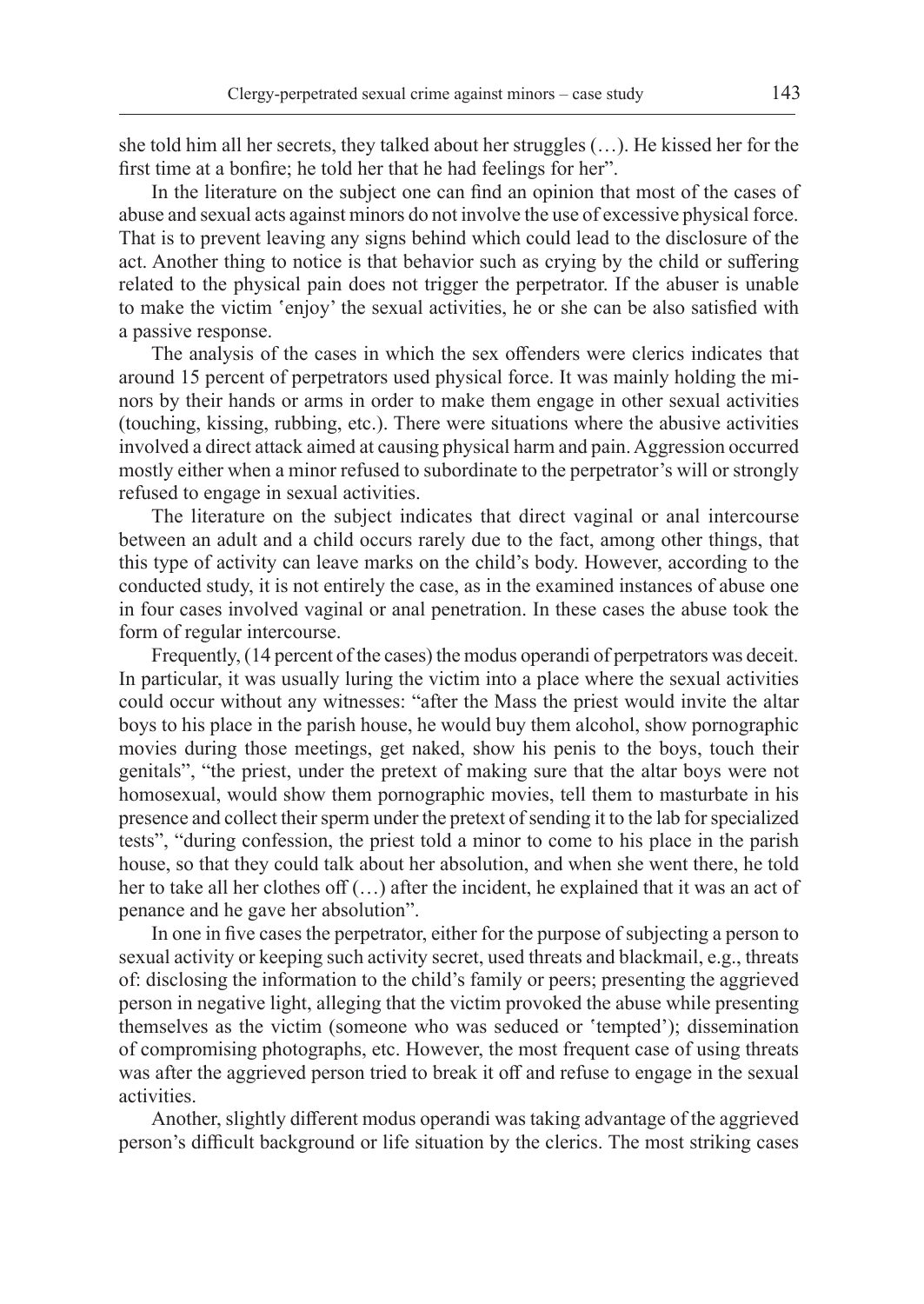are the ones involving sexual abuse of intellectually disabled children. "the vicar was helping an intellectually disabled boy with his homework", "the priest sexually abused an intellectually disabled girl". In the analyzed group of cases, in five instances (six percent) there were situations where the perpetrator abused intellectually disabled persons, and in four instances (five percent of all cases) these were children staying in an orphanage.

Analyzing the description of modi operandi of the clerics convicted for child sexual abuse allows us to distinguish several typical ways of operating. The first one consists in spontaneous activities occurring during interactions with children, and these are stroking, groping, kissing, touching of genitals, rubbing. These activities could occur, as mentioned above, spontaneously, and when the perpetrator was in the presence of potential sexual objects, e.g., hugging the altar boys, touching the girls during religion class. In some situations the perpetrator may seek to create a context for a particular activity, e.g., offer a ride to a child who is going home, ask a child for help at the parish house, etc. However, it should be stressed that this kind of behavior targets various children (sometimes it may depend on the child's sex), and usually the children that are currently in the abuser's reach. The perpetrators frequently explained their behavior that it was supposed to be a joke.

The second type of abuse was in the form of multiple acts over a long period of time. The way it usually happens is that one or more children are the sexual object for a longer period of time, after which the object is replaced either due to a change of the features desired by the perpetrator (e.g., beginning to show signs of puberty) or the perpetrator loses the opportunity to engage in the abusive activities without drawing the attention of third parties (e.g., a child no longer visits the parish house after his/her First Holy Communion or a boy stops being an altar server). Therefore, the perpetrators usually try to establish a relatively constant, regular contact with a child. The aggrieved persons are selected carefully. The victim becomes attached to the perpetrator.

Speaking of sexual assault by clergy, one should not ignore the issues relating to the role of the Church in the Polish society. Statistical data show that the rate of *do*minicantes<sup>2</sup> in 2018 was 39 percent, whereas in the nineties it was more than 50 percent [18]. These data indicate how important the role of faith is in a society. Speaking of the Church, one could say that it enjoys a certain capital of social trust. Many cultural and educational events involve religious practices. Going back a few or a dozen years ago, this bond used to be even stronger. This trust is reflected in the fact that parents who entrusted their children with the clerics felt at ease, and in some cases they even encouraged the children to participate in religious events (trips, meetings, etc.) and were supportive of that. In a society that is more and more concerned with the issues of on-line dangers, addictions and negative peer influence, the Church organizations and initiatives take on more importance and could be an alternative to the behaviors that may not be fully accepted, while they do not cause any alarm. Analyzing the comments made by third parties who have learned about the child sex abuse of clergy,

<sup>2</sup> The rate of *dominicantes* is calculated as the rate of Catholics who attend Sunday service among those obliged to do so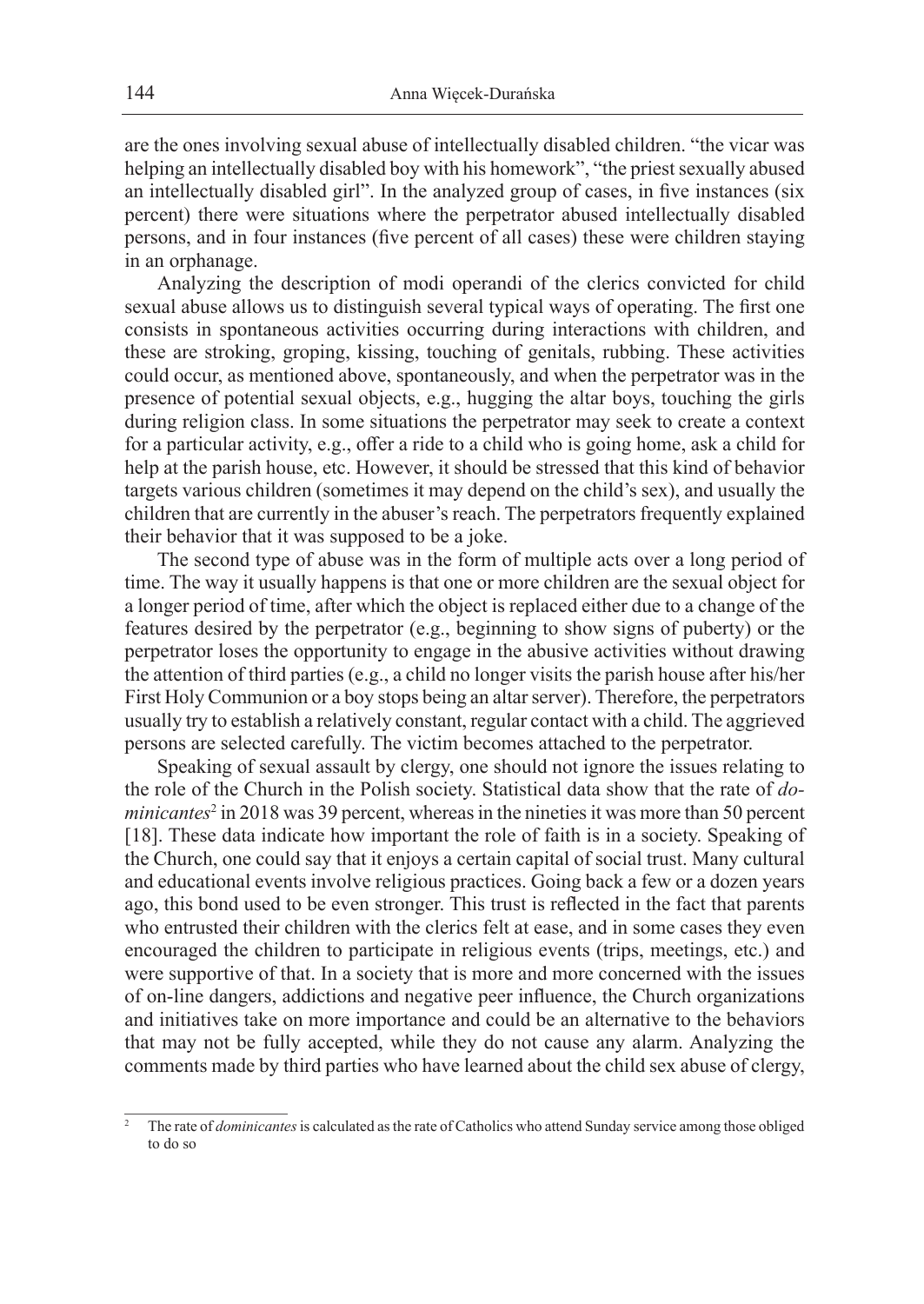the following statements could be quoted: "I've never noticed anything odd about his behavior", "he was a normal guy, he was good with the kids, he knew how to talk to them, he would sometimes take the kids for some ice-cream", "he was a saint, he would never do anything like that", "why did she go see him?".

The most frequently used strategies to keep the sexual abuse secret by the perpetrators were: showing child pornography to convince a child that this type of behavior is normal ("look, other people are doing it, too"); taking pictures of the child or encouraging to send their naked pictures to the perpetrator; encouraging the child to invite their friends and other children in order to make the child feel like a 'co-perpetrator'; activating the child sexually to reciprocate the activities, which is aimed at making the child feel guilty; creating the belief that no one would believe a child.

# *Aggrieved persons*

Among the methods used by the perpetrators to establish contacts with minors, various modi operandi have been identified, which have been described above and depicted in Figure 3. However, it should be also stressed that the aggrieved persons had certain characteristic traits that could, to some extent, determine the perpetrators' choices. Based on the available empirical material, three models have been developed to present the sets of characteristic traits of the aggrieved persons, as well as certain traits of the social environment facilitating the commission of the offence and keeping it secret.

First model includes children growing up in disadvantaged social backgrounds, in families affected by various problems, such as addiction, crime, chronic diseases of psychiatric as well as somatic nature. The environment was focused on securing the basic goods necessary for the functioning of the family, whereas the child was beyond the control. The child was on the side-lines of the environment, was not accepted, rejected by the peers, considered to be an outcast or outsider. The child experienced economic as well as emotional deficits



Figure 3. **Modus operandi of perpetrators**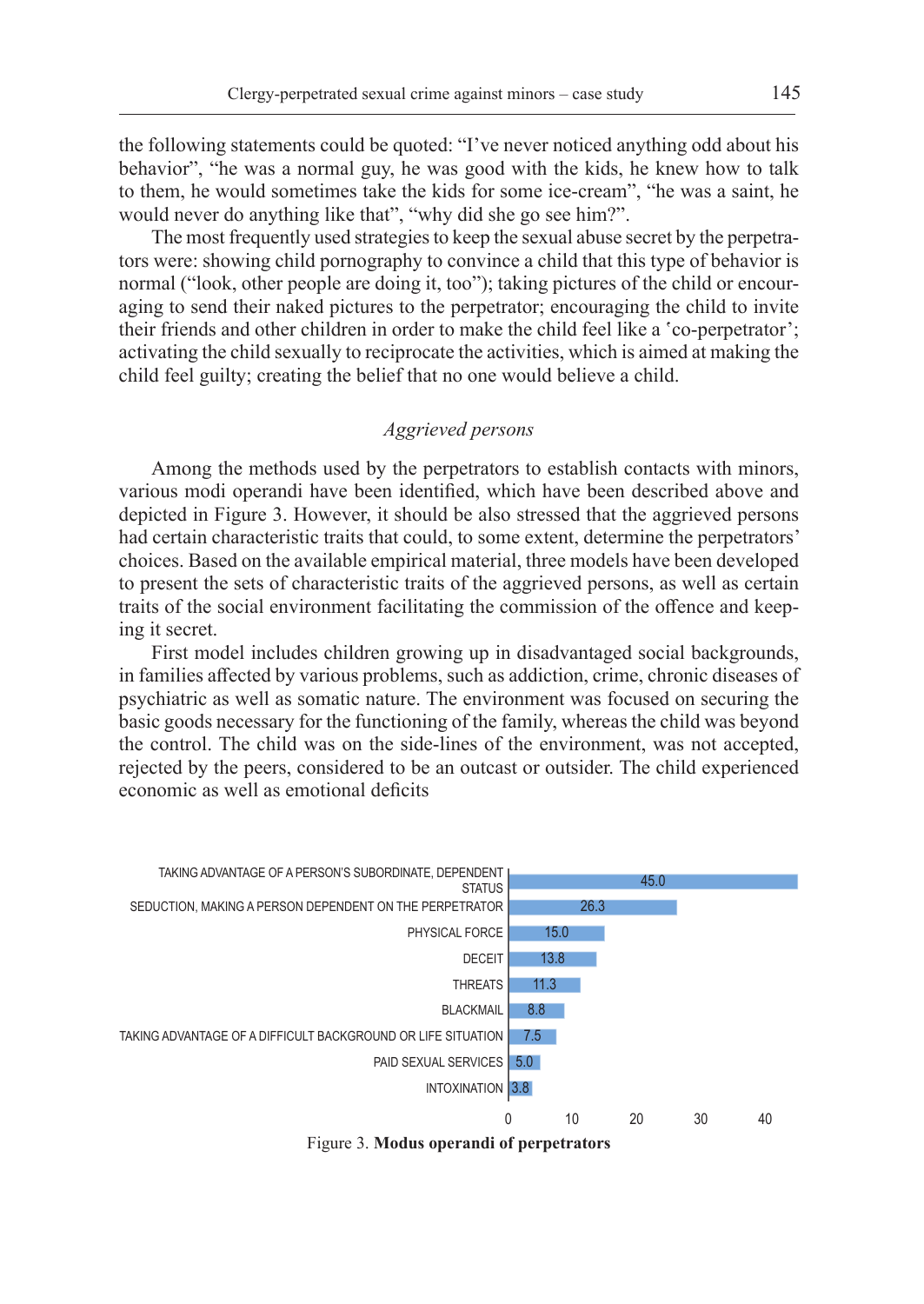Second model concernes children growing up in seemingly functional families. These families were well-off, they protected their child by limiting the child's contacts with environments that could have a negative impact on the child, and they supported the activity of the Church. These families could be also described as strict, controlling their members, often having internal issues and unresolved conflicts within the family system. The child would very frequently find a cleric to be an understanding spiritual confidant of his/her secrets.

Third model includes children growing up in orphanages, child care institutions, who, due to their difficult background, would be either treated as unreliable or would not have anybody to turn to for help. Within this model, one could identify a subgroup of intellectually disabled children, who, due to their physical and mental condition, were an easy target for sexual abuse.

Another important issue that should be noted is the silence of victims. It is somehow related to the model of selection of the victim – it is important to note that the perpetrators operate in such a manner as to keep their activities secret. They choose individuals who can be talked into keeping the secret, especially if the abuse is not a chaotic or impulsive activity.

Another issue are the mechanisms developing in the aggrieved persons. The reasons for not coming forward about the abuse are usually: fear that no one would believe that it really happened; shame and fear of making it public; feeling that the aggrieved person let the perpetrator abuse him or her; feeling that the aggrieved person did not object to the perpetrator's actions; feeling guilty about the harm of other people if the child introduced other children into the relationship with the abuser; feeling guilty for taking active part in sexual activities, which is compounded even more when the child experienced excitement or pleasure.

As mentioned above, children are afraid to talk about sexual activities, in particular, those involving a cleric. In the analyzed group of cases, one in five cases was bearing clear indications of a negative reaction of the local community in which the clergy-perpetrated sexual abuse occurred. It should be noted, however, that these reactions were not directed against the perpetrators of the crime but usually against the aggrieved persons, and they consisted in attacking the aggrieved persons, ridiculing, condemning and accusing them of spreading false information, attacking their families and bothering them at home. The second kind of reaction was defending the priest – prayer meetings were held in the intention of dismissal of the accusations, petitions were written to the bishop with the request to bring the priest back after he had been transferred to another parish. All of these social reactions not only compounded the trauma suffered by the aggrieved minors, but also discouraged other victims from coming forward about their abuse. In cases in which the misconduct was brought to light, information has been gathered about the consequences faced by victims of sexual abuse by a member of the clergy. The most frequently mentioned symptoms were: retreating into oneself, withdrawing from social interactions with peers, learning difficulties, truancy, depression, eating disorders, selfharm, suicide attempts, placement in a psychiatric hospital, fear of men, and pregnancy.

The abuse was usually disclosed while it was still happening (57 percent), whereas one in ten cases was disclosed up to one year after they occurred. Fifteen percent of the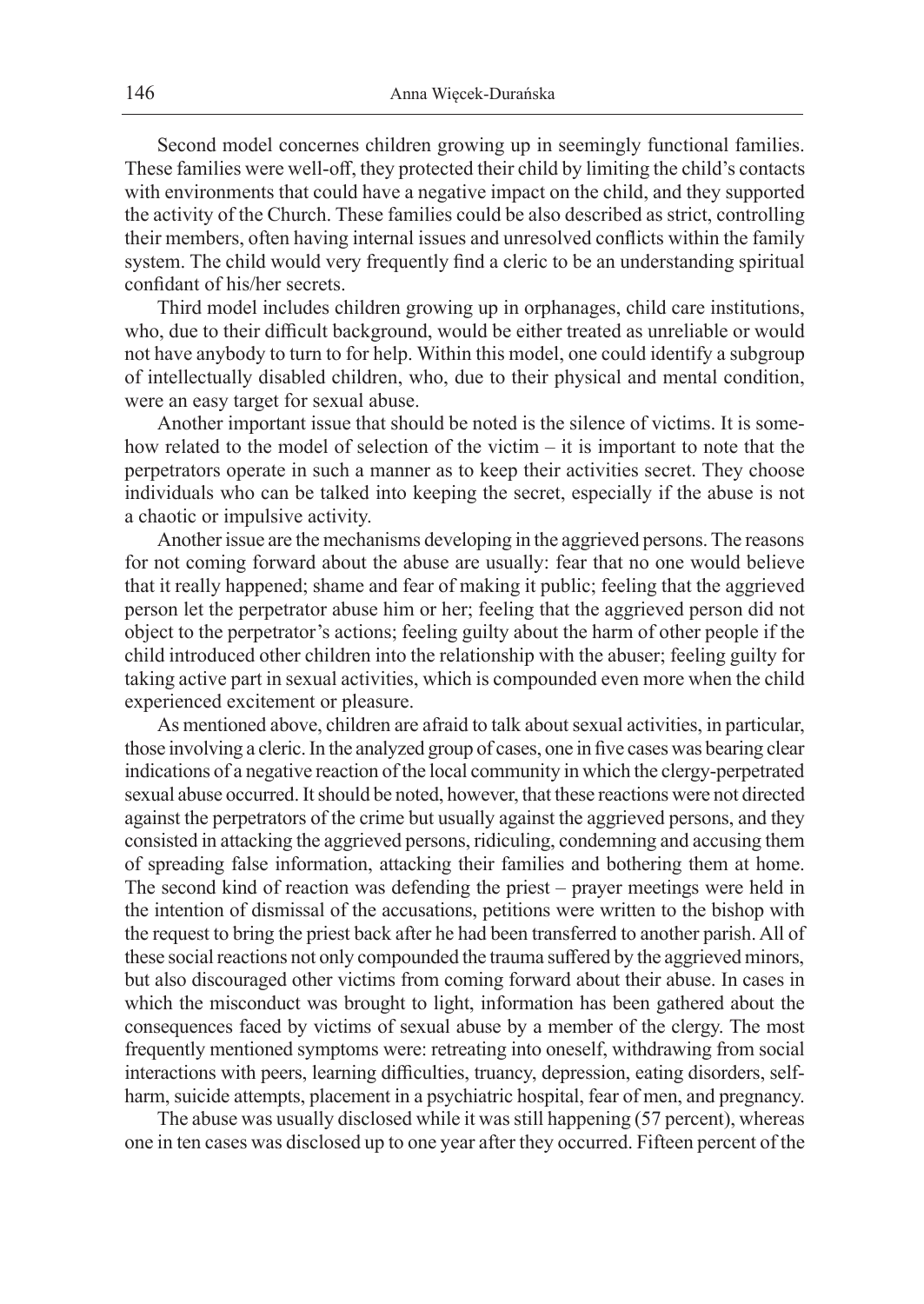cases were reported to the law enforcement authorities between a year and five years later, and another ten percent – after more than ten years following the last occurrence. Around seven percent of cases were disclosed later than ten years after cessation of the abuse. In two cases, the fact of the sexual abuse by a cleric was disclosed after almost 20 years, in three cases – after ten years.



Figure 4. **Time of disclosure of the abuse**

Analysis of empirical data indicates that in the vast majority of cases it was the aggrieved persons themselves who disclosed the criminal offences, whereas in one third of the cases – it was the parents. A high percentage were also disclosures made by the clerics (34 percent) – in one case the perpetrator himself reported to the prosecutor's office, in the remaining cases they were clerics who had such knowledge. On very few occasions was the abuse disclosed by other people. It should be stressed that in a fourth of the cases the law enforcement authorities were notified by more than one person, who were usually the guardians of the minors and the minors themselves.



Figure 5. **Persons who disclosed the abuse by clergy**

A dominant feature of the circumstances under which the crime was disclosed was a situation where the minor confessed the fact of being abused by a cleric to his or her parents or guardians. It happened that the confidant of such a secret was not a parent but other people, such as: a friend, another cleric, school counselor, teacher. Other circumstances of disclosing the crime were: anonymous letter to the school authorities saying that a student has intercourse with a priest; a child confessed during an examination in a psychological and pedagogical clinic that he/she was being abused; a friend read text messages on her friend's mobile phone and these included messages from a priest; a mother read her son's journal; hotel service called the police after seeing an adult with a child; a photo developer noticed naked pictures of a child; the aggrieved person confessed to another person (teacher, friend); the police discovered materials with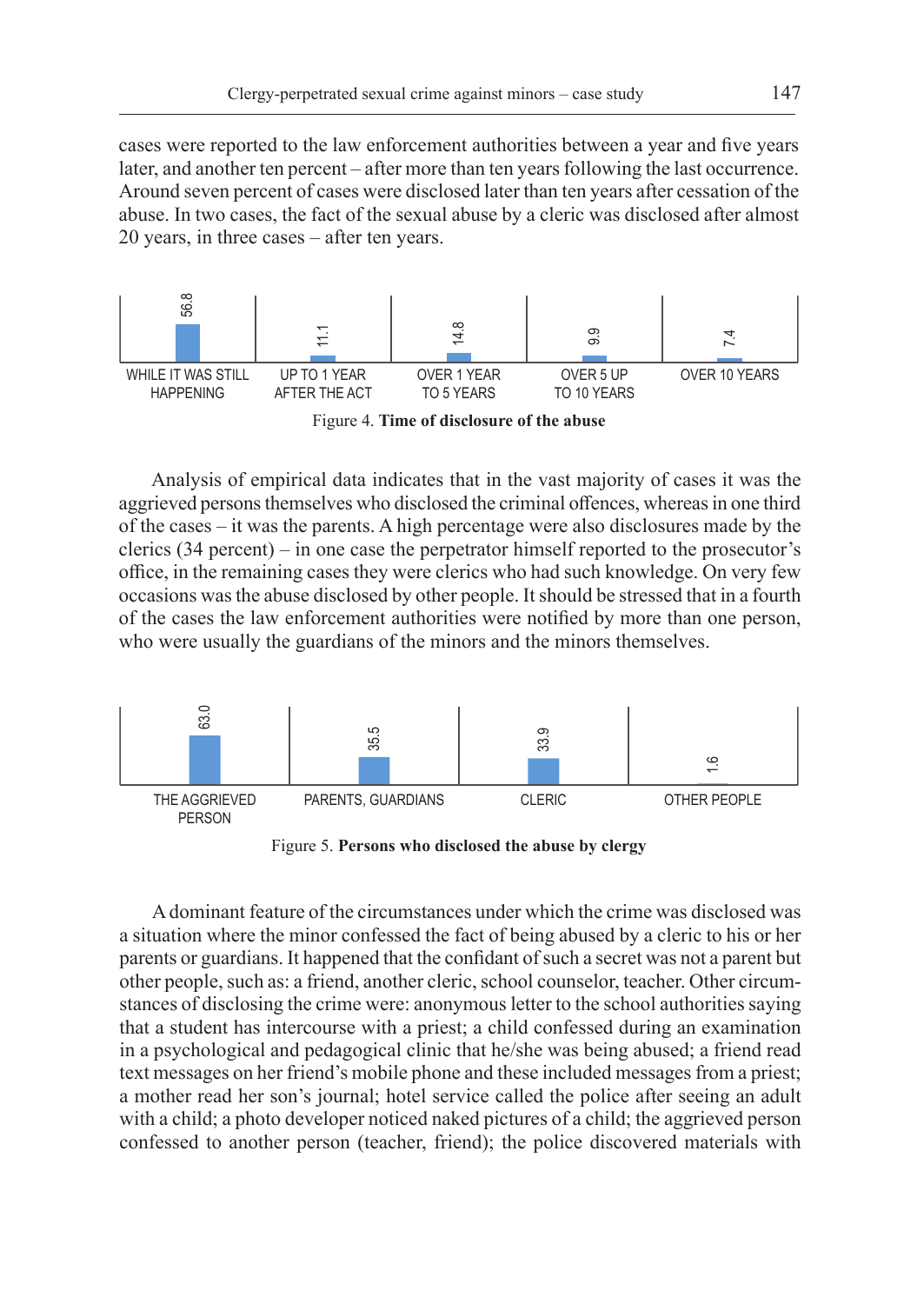child pornography in the priest's possession. The main motivations for giving notice about the abuse by a priest were: caring for the aggrieved person, wanting to punish the perpetrator, obtaining financial compensation for the harm suffered. In some of the cases, the criminal offence came to light by accident or during police activities, such as investigating an organized group responsible for disseminating pedophile materials.

The vast majority of cases (75 percent) were reported to the prosecutor's office, one in five cases was reported to the police in, and the court was given notice in five percent of the cases. In almost ten percent of cases, the documentation contained the information saying that the abuse was reported to the relevant Church authorities.

As mentioned above, the analysis covered only the cases that ended in a final and binding sentence, meaning the cases in which the guilt of the cleric was indisputably acknowledged and proven. The analysis of the penalties indicates that in the vast majority of cases (59 percent), the perpetrators were penalized with conditionally suspended deprivation of liberty. The penalty in the remaining cases (41 percent) was immediate deprivation of liberty. The average duration of the conditionally suspended deprivation of liberty was 19 months with a three-year suspension, whereas the penalty of immediate deprivation of liberty was for the average of three years. In merely half of the analyzed cases was it possible to establish whether prohibition from working with children and youth was imposed on the perpetrators as a punitive measure. It appears that in criminal cases involving child sexual abuse this type of penalty should be required. It was indeed imposed in most sentences (84 percent), however, in 16 percent of cases – it was not. The duration of the measure ranged from three years up to a lifetime – in 11 cases. The average was seven years (the shortest duration was one year, whereas the longest specified – 15 years). In the examined cases, a restraining order to protect the aggrieved person was imposed on half of the convicts (49.9 percent), a third (34.3 percent) of the convicts had to pay a fine, and six percent had to pay compensation to the aggrieved person. Punitive damages, compensatory damages or court-ordered apologies were imposed in few cases (three percent). It has been found that the court ordered three percent of the convicts to undergo treatment of the disorder of sexual preference in the form of pedophilia. It should be stressed, however, that it was impossible to determine the percentage of clerics who actually had a disorder of sexual preference in the group of perpetrators. Even if an examination was carried out to determine this fact, the information was not revealed to the public as the proceedings were conducted in camera. A ninth of the clerics (12 percent) had been convicted for other sexual offences against minors before.

Looking at the perspective of consequences of child sexual abuse by clergy it is important to note in what manner the abuse took place, how long it lasted, in what manner it came to light, and what the consequences of disclosure were for the minor. It is also relevant how the Church authorities reacted. Concluding from the analysis of empirical data, three kinds of reactions of Church institutions to the disclosure of clergy-perpetrated sex abuse can be distinguished. The first kind of reaction was defending the cleric. Despite the provided evidence, witness testimonies and multiple victims, the Church leaders took actions to defend the clerics. These actions included, but were not limited to: writing letters to the members of the Church in which they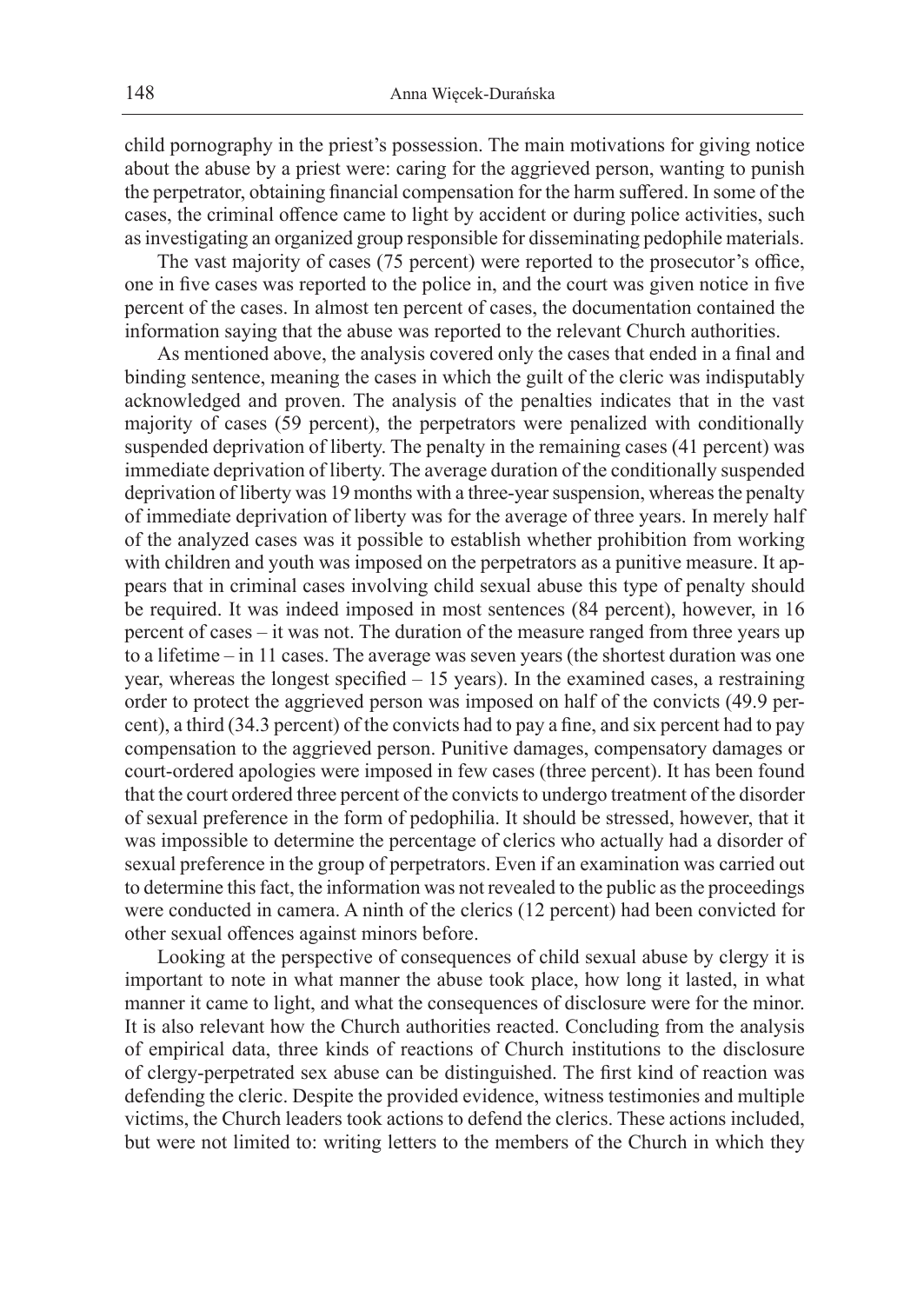defended the cleric. The most frequently used strategy was transferring the cleric to another parish. Transfer of a cleric to another parish after disclosure of sexual abuse took place with regard to a fifth of the perpetrators (20 percent). There have been times when clergy have been moved up to five times. The second kind of reaction of Church authorities was taking actions aimed at protection of the potential victims, e.g., transferring the abusers to an isolated place, dismissal from working with children and youth, dismissal from ministerial service, etc. The third kind and the least frequent reaction was no reaction.

### **Discussion**

The obtained empirical material allowed the presentation of issues related to the sexual abuse of clergy against minors. The subject of the investigation was 80 criminal cases culminating in a final conviction. In all cases, clergy used their function to establish relationships with minors, build trust and establish a state of dependency. In more than 40 percent of cases, clergy were employed in schools as catechists, 40 percent cared for altar boys, and in the remaining 20 percent clergy worked with children and young people, for example. in hospitals, missions, etc.

In the vast majority of cases (90 percent) sexual activity was only directed at one of the sexes. Minor boys (48 percent) were slightly more likely to be disadvantaged than girls (42 percent). In most cases (53 percent), the victims were the same persons, so if the clergyman had a sexual relationship with one or more minors, he continued it for several years. In around 47 percent of cases, the perpetrators abused minors who were 'temporarily' in their reach. In the first case, there were fewer victims of one cleric, but the duration of abuse was longer. In the second case, there were more children who were sexually abused by clergy, but the duration was shorter.

A distinctive feature of clergy sexual abuse was the way they operate, using a sense of dependency (45 percent) and seduction (26 percent). Only 15 percent of cases involved the use of physical force. In a quarter of them, sexual abuse took the form of regular intercourse (anal or vaginal).

Studies show that in every third case, after the disclosure of the acts the clergyman was transferred by his superiors to another parish, where similar behavior occurred. About 10 percent of clergy (from the cases under consideration) have already committed sexual crimes against minors. In less than 6 percent of cases, the Church initiated the procedure for expulsion from the priesthood. The obtained data indicate that not all cases where a conviction was made, a ban on working with children and young people is adjudicated. Also, not all offenders have been subjected to appropriate diagnostic tests to verify sexual preference disorders in the form of pedophilia or hebefilia.

In conclusion, for many years the topic of pedophilia and sexual abuse of clergy against children has been discussed all over the world [19–22]. In 2002, this phenomenon was revealed on a large scale in the United States [23]. A study commissioned by the American Episcopal Church found that between 1950 and 2002, 10,667 people accused 4,392 priests of sexual abuse of minors [24] across the United States.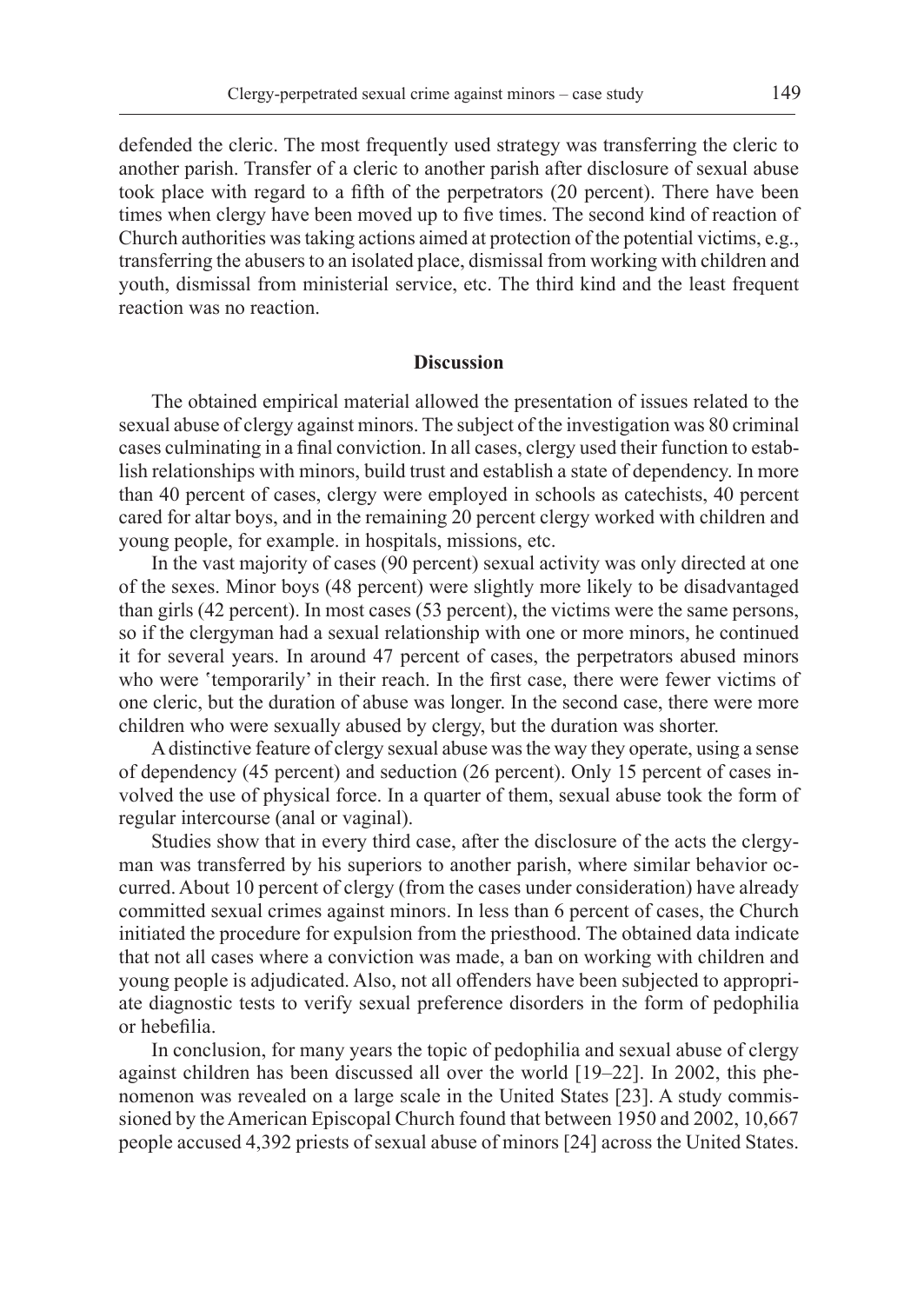In 2009, the Irish Commission to Inquire into Child Abuse has published a report following a nine-year investigation in which more than 2,000 former pupils of Irish educational centers experienced physical and sexual violence [25]. Similar reports have also been commissioned in other countries. More than 800 potential perpetrators were revealed in a Dutch report, pointing out that over 60 years tens of thousands of children have experienced sexual abuse by clergy [22]. According to Brazilian studies, about 10 percent of all Brazilian priests were involved in sexual abuse cases [25]. In Germany, the report was abandoned, referring to a lack of confidence in the investigating institutions [25]. In Poland, as various sources show, the problem of sexual abuse against minors is also widespread [19, 25]. However, there are no official statistics on the number of initiated proceedings and the sentences together with the type of punishment. In order to protect minors from sexual abuse by adults, an obligation has been introduced to report, under criminal penalties, the fact or suspected sexual harassment of a minor under the age of 15 by an adult. Since the introduction of such solutions, there has been an increase in the reporting of such abuses by the clergy themselves. This seems to be a response to one of the main allegations against the church, which is also reflected in the analyses contained in this article. In the investigational group of cases, as many as in one in three cases, after the disclosure of the acts the clergyman was transferred by his superiors to another parish, where similar behavior occurred. This response to the disclosure of clergy sexual abuse is also observed in other countries [26, 27].

Studies show that most clergy abusing minors are diagnosed not with pedophilia but by ephebophilia [19, 28]. In only one case out of 80, the offender was obliged to participate in therapy for people with sexual preference disorders. It therefore seems important and even necessary to introduce a uniform procedure for perpetrators of sexual abuse against minors. Criminal liability is only one of its elements, without proper diagnosis, and then the implementation of therapeutic support it will not allow for an effective fight against pedophilia.

#### **References**

- 1. Gruszczyńska B. *Przemoc wobec kobiet w Polsce: aspekty prawnokryminologiczne.* Warsaw: Wolters Kluwer Poland; 2017.
- 2. https://przemoc.gov.pl/przemoc-seksualna/statystyki-i-badania [retrieved 27.04.2020]
- 3. Gruszczyńska B, Więcek-Durańska A. *Europejskie badanie przemocy uwarunkowanej płcią (GBV) – zagadnienia metodologiczne badań pilotażowych.* Polish Society of Criminology; 2019. p. 32.
- 4. http://statystyka.policja.pl/st/kodeks-karny/przestepstwa-przeciwko-6 [retrieved 04.2019]
- 5. Pieron B. *Równe czy identyczne traktowanie osób duchownych w prawie polskim?* Annales Canonici. 2017; 13(1): 155–181.
- 6. Marcinek P, Kapała A. *Pedofilia w opiniowaniu sądowo-seksuologicznym*. Seksuologia Polska. 2012; 10(2): 76–84.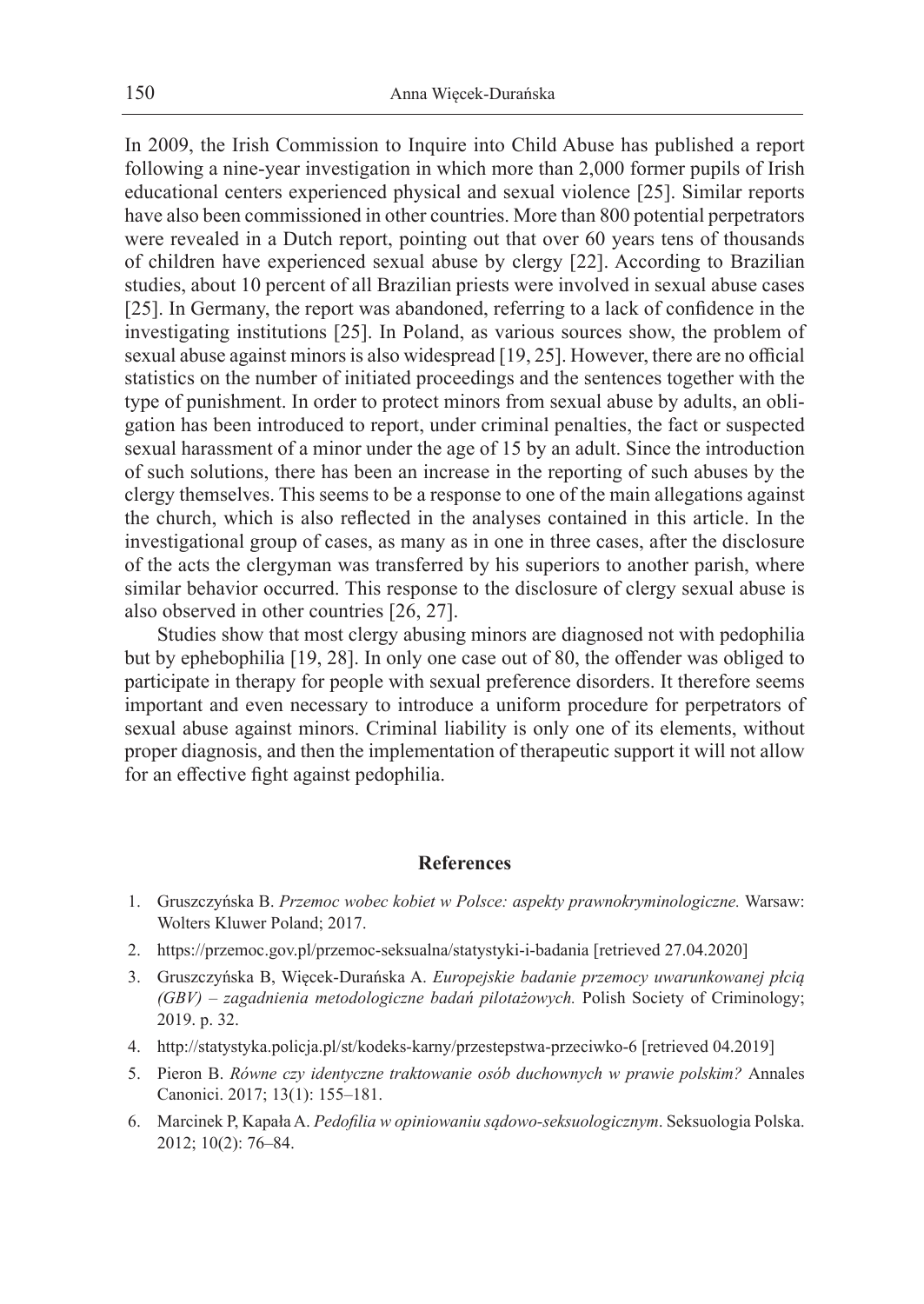- 7. Kapała A. *Różnorodność wariantów diagnozy pedofilii w opiniowaniu sądowo-seksuologicznym.*  Nowa Kodyfikacja Prawa Karnego. 2020; 53: 147–167.
- 8. Więcek-Durańska A, Durański M. *Zgwałcenie ze szczególnym okrucieństwem (art. 197 §4 k.k.) – analiza kryminologiczna.* Prawo w Działaniu. Sprawy Karne. 2014; 26.
- 9. Bocheński M. *Ile pedofilii w "pedofilach"? Wybrane problemy wykorzystywania seksualnego małoletnich w Polsce – perspektywa kryminologiczna*. Dziecko krzywdzone. Teoria, badania, praktyka. 2015; 14(3): 99–132.
- 10. Heitzman J, Lew-Starowicz M, Pacholski M, Lew-Starowicz Z. *Children sexual abuse in Poland – study of 257 sexual offenders against minors.* Psychiatr. Pol. 2014; 48(1): 105–120.
- 11. Pospiszyl I. *Kobiety sprawczynie seksualnego wykorzystywania dzieci.* Dziecko Krzywdzone. Teoria, badania, praktyka. 2004; 3(2): 49–55.
- 12. http://www.kosciol.pl/article.php/20050430222401341 [retrieved 05.2020]
- 13. Plewa B. *Ochrona praw dziecka w Kościele sympozjum Wydziału Prawa Kanonicznego 20 listopada 2014 roku*. Annales Canonici. 2015; 11(1): 259–264.
- 14. Guidelines of the Polish Bishops' Conference on the initial canonical inquiry in the case of clergy accusations of acts against the sixth commandment of the Decalogue with a minor under the age of 18.
- 15. https://www.prawo.pl/prawnicy-sady/prof-filar-prawo-kanoniczne-nie-zastepuje-prawa-karnego,53136.html [retrieved 05.2020]
- 16. http://www.zaufaj.com/prawo-kanoniczne.html [retrieved 05.2020]
- 17. Bryła K. *Kary w kościelnym prawie karnym*. http://www.kosciol.pl/article.php/20050430222401341 [retrieved 05.2020]
- 18. Nowotny S, Prażmo Ł, Śleszyński P. *Geografia polskiej religijności przestrzenne uwarunkowania zachowań religijnych.* ISKK. 2019; July.
- 19. Prusak J. *Duchowny pedofil, czyli kto?* Dziecko Krzywdzone. Teoria, badania, praktyka. 2015; 14(1): 14–29.
- 20. Terry K. *Stained glass: The nature and scope of child sexual abuse in the Catholic Church.*  Criminal Justice and Behavior. 2014; 35(5): 549–569.
- 21. Tallon J. Terry K. *Analyzing paraphilic activity, specializations and generalizations in priests who sexually abused minors.* Criminal Justice and Behavior. 2008; 35(5): 615–628
- 22. Kobyliński A. *Pedofilia w Irlandii*. https://www.academia.edu/37773135/Pedofilia\_w\_Irlandii [retrieved 06.2020]
- 23. Kobyliński A. *Pedofilia w Belgii: rewolucja seksualna, sekularyzacja i nowa moralność*. Studia Bobolanum. 2017; 1: 219–236.
- 24. Podles LJ. *Sacrilege: Sexual Abuse in the Catholic Church*. Baltimore: Crossland Foundation Press. 2008.
- 25. Child Rights International Network (CRIN). *Stolica apostolska wobec wykorzystania seksualnego dzieci: potrzeba sprawiedliwości, odpowiedzialności i zmiany.* Dziecko Krzywdzone. Teoria, badania, praktyka. 2015; 14(1): 89–148.
- 26. John Jay College. *The Causes and Context of Sexual Abuse of Minors by Catholic Priests in the United States, 1950–2002. A Report Presented to the United States Conference of Catholic Bishops by the John Jay College Research Team.* Waszyngton: United States Conference of Bishops. Pobrane z: http:// www.usccb.org/issues-and-action/child-and-youth-protection/